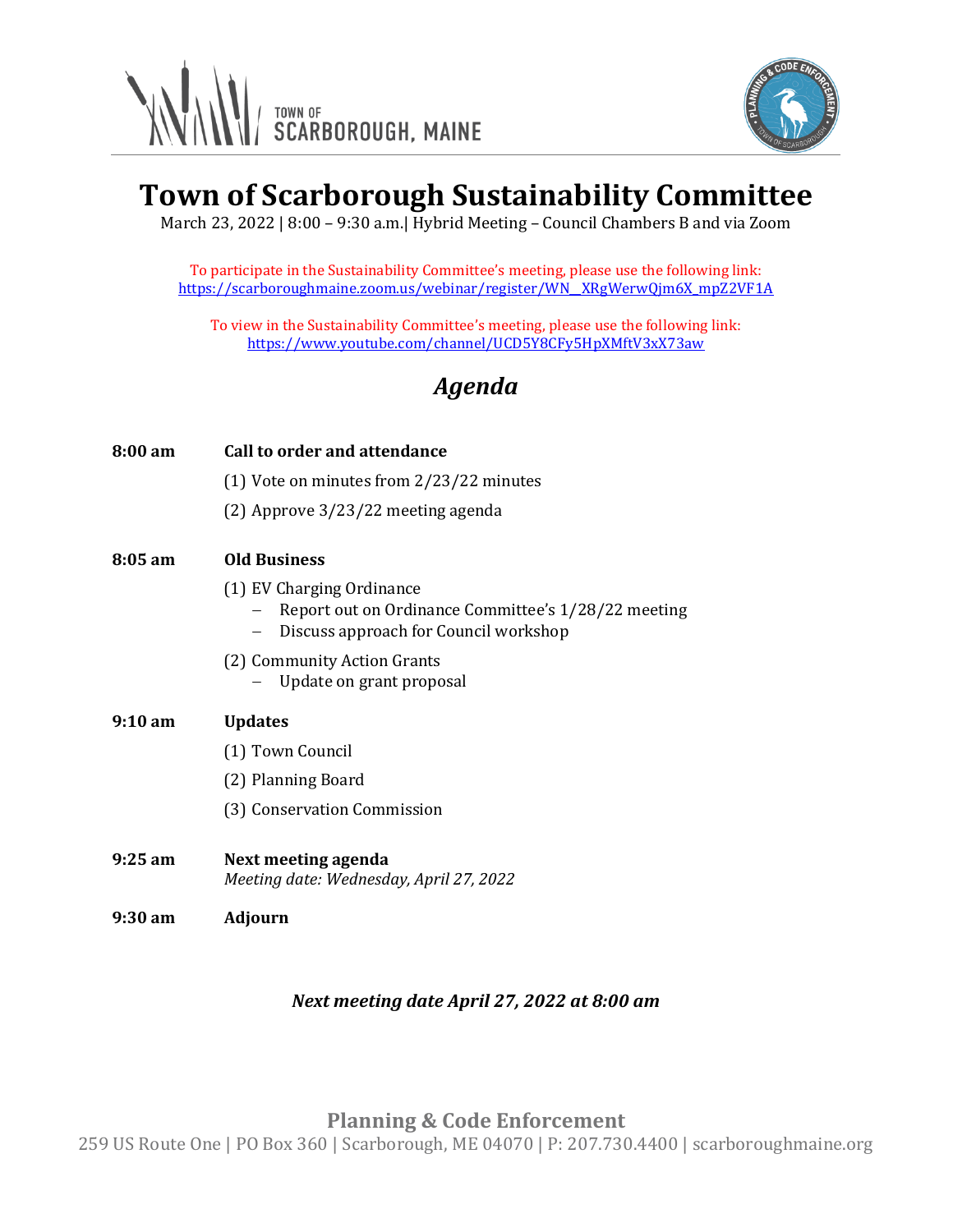



# **Town of Scarborough Sustainability Committee**

February 23, 2022 | 8:00 – 9:30 a.m.| Scarborough Town Hall and via Zoom

### *Meeting Minutes - DRAFT*

Present (in person): Anton Bodor, Rick Meinking, Ernie Milner, Jami Fitch

Present (via Zoom): Ron Allen, David Kirstein, Thomas Loder, April Sither

*To re-play the Sustainability Committee's 2/23/22 meeting, please use the following link: <https://www.youtube.com/channel/UCD5Y8CFy5HpXMftV3xX73aw>*

### **Call to Order**

- 1. Meeting was called to order at 8:07 am.
- 2. The Committee voted to approve the minutes from the 1/26/22 meeting. Anton motioned to approve the minutes, Ernie seconded. Rollcall vote was unanimous.

### **Old Business**

- 1. EV charging ordinance
	- − The draft ordinance language is under review by planning staff. The topic will be introduced to the Ordinance Committee on 2/28. Jami will provide a brief presentation, similar to what was provided to the development stakeholders. No decision will be made at the meeting.
	- − **ACTION: JAMI will send Committee members an invitation to the meeting.**
- 2. Community Action Grants
	- − Jami provided a brief overview of the State's Community Action Grants. The Town take the following steps to be eligible to apply for a grant:
		- Complete a self-evaluation (complete)
		- $\blacksquare$  Hold a community meeting (scheduled for 2/23 see below for more)
		- Pass a Council resolution (on the agenda for the Council's 3/2 meeting)
	- − The community meeting to discuss climate change and resiliency is scheduled for 2/23 at 6:00 pm via Zoom. Members of the Sustainability Committee, Conservation Commission, Transportation Committee, Long-Range Planning Committee, and the SECDO board were invited to participate. Notices were also posted in the Town's e-newsletter, social media accounts, and the meeting calendar. An article was also printed in *The Leader*. Approximately 50 people are registered for the meeting.
	- − A Google Form was set up for people to submit input even if they are not able to attend the meeting.
	- Because of the short window in which to meet grant eligibility requirements and complete the application process, Town staff have identified Route One as a high priority project to

### **Planning & Code Enforcement**

259 US Route One | PO Box 360 | Scarborough, ME 04070 | P: 207.730.4400 | scarboroughmaine.org